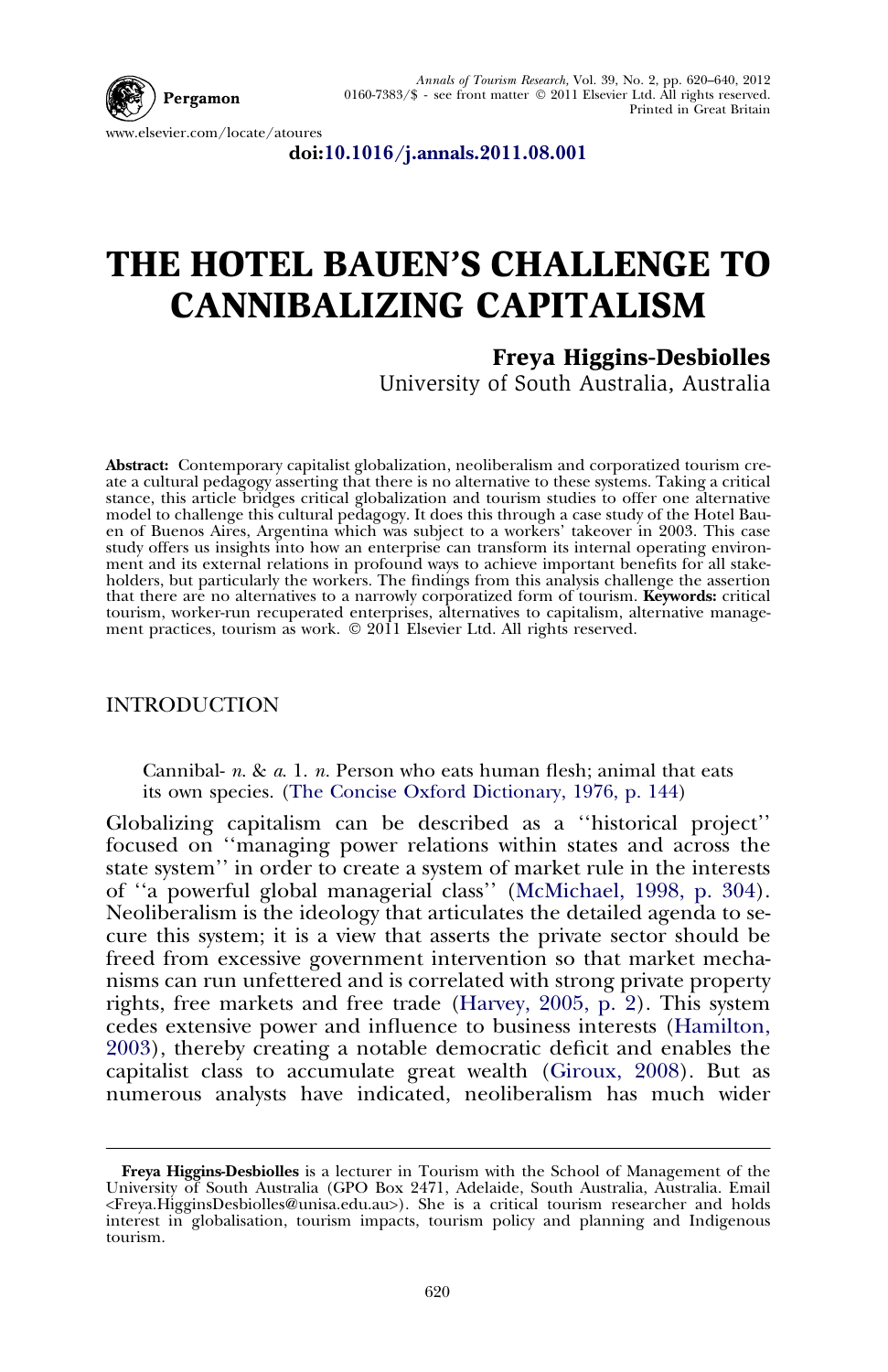effects than merely economic impacts; it is in fact reshaping societies and cultures in profound ways.

One of the key controversies today among policy makers, scholars and communities concerns whether these forces should be advanced, reformed or opposed. Those speaking in support of neoliberalism, positioned in institutions like the World Trade Organization and the International Monetary Fund, government, business and academia, claim it should be advanced in the interests of economic development and human well-being. Other analysts, particularly certain economists like Jeffrey Sachs and Joseph Stiglitz as well as some policy makers, support these forces but have become concerned with the social and ecological costs of neoliberal policies and advocate a variety of measures to reform its worst aspects and humanize its processes.

The opponents of globalizing capitalism and neoliberalism are numerous and come from a variety of perspectives including right-wing protectionists, left-wing socialists, environmentalists, anarchists and a mix of grassroots activists moved by local concerns. While the opponents from the right mark a distinctive grouping, the other opponents have formed what could be called a loose coalition of ''transnational left activism'' [\(Reitan, 2007, p. 7](#page--1-0)) against capitalist globalization. These activists have organized protests whenever the global managerial elite gather, from Seattle to Davos, at meetings conducted by organizations like the World Trade Organization and the World Economic Forum. They have been effective in positive actions like the Jubilee 2000 debt relief campaign and the World Social Forum. While characterized by great diversity, they generally agree on the importance of nurturing diversity, solidarity, equity and emancipatory processes. Their gatherings have featured the catchcry ''another world is possible'' at meetings like the annual World Social Forum where they have explored visions of a more just, equitable and sustainable future [\(Higgins-Desbiolles,](#page--1-0) [2008b](#page--1-0)).

Since the 90s, Latin America has been at the forefront of resistance to capitalist globalization and neoliberal ideology and exploration of alternatives to these hegemonic forces. In 2003, former workers of the Hotel Bauen in Buenos Aires, Argentina seized this bankrupted and abandoned hotel, re-opened it as a worker-run cooperative and sought legalization of their control under the principle of the right to work enshrined in the Argentine Constitution. This study employs critical globalization theory to explore the dynamics operative in capitalist globalization, neoliberalism and corporatized tourism, and the resistance these arouse. It additionally offers an exploratory case study analysis of the Hotel Bauen, which examines what critical public pedagogy its example offers and what this pedagogy might offer tourism social science.

While the key features of critical theory are numerous and have been detailed extensively in [Kincheloe and McLaren \(2000, 2005\),](#page--1-0) and while there are many diverse critical approaches, this analysis focuses on the role of cultural pedagogy in contemporary affairs. This term is used here in the sense of Giroux who noted the ''regulatory and emancipatory relationship between culture, power, and politics''